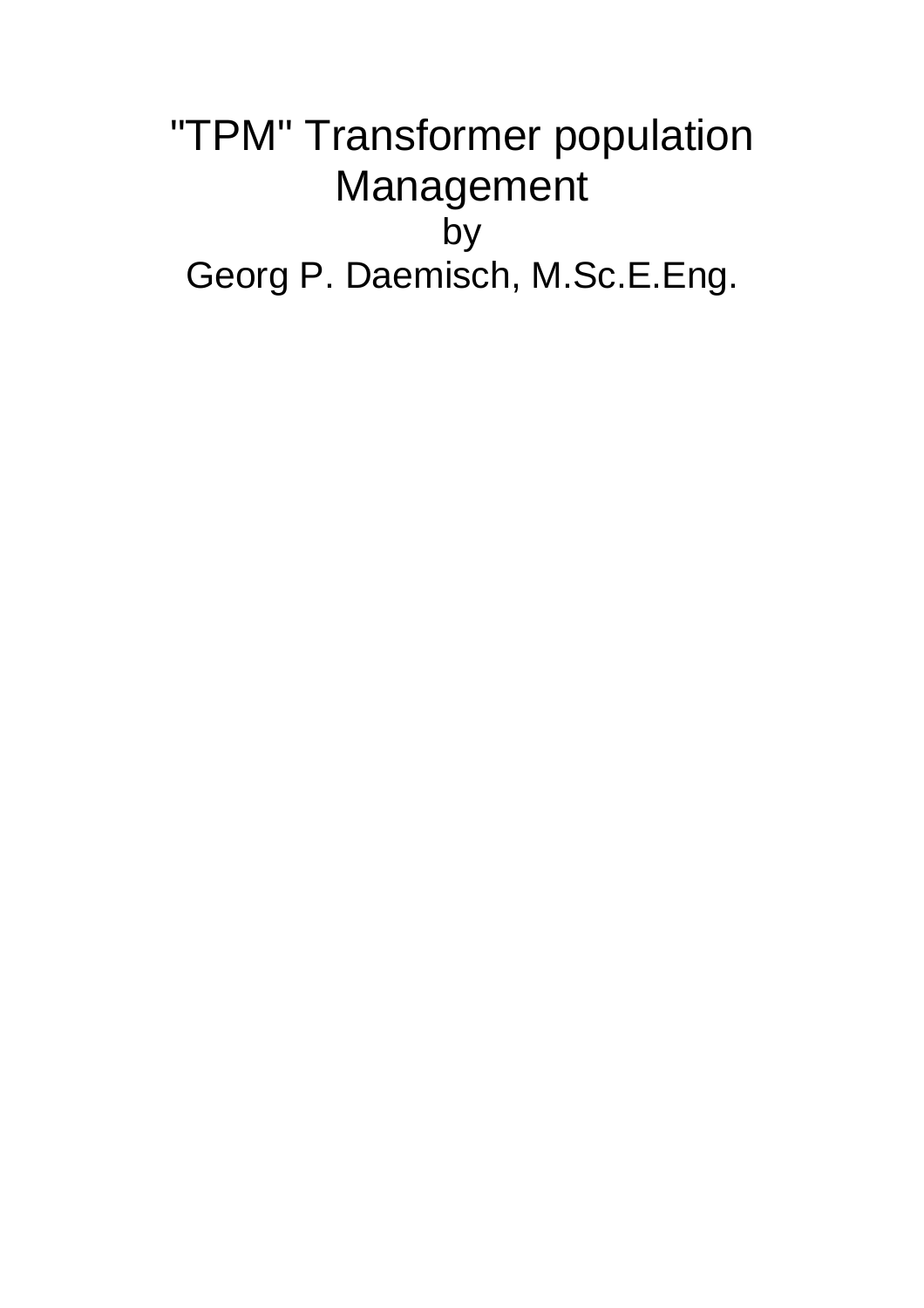#### **Abstract**

Today's transformer population can be characterized as being over-aged with unknown levels of individual residual life. There are many sampling and monitoring systems and conservation methods that deliver large quantities of technical data. However, they are difficult to evaluate and they do not provide the asset manager with the necessary tools for optimizing his assets, not only from a technical point of view, but from an economical perspective as well.

Transformer Population Management or TPM is a integrated system which considers the current age of each transformer in the population (based on the data already existing or to be collected), along with the necessary measures for assuring technically sound and acceptable operating conditions that will assure that the transformer will stay reliable for its remaining life. Information about how the transformer is to be operated in certain parts of the grid or plant must be known. For example, if transformers of a certain voltage level are intended to be phased out, it makes little sense to buy new transformers; the existing ones have to be conserved till the last part of that grid is out of service.

All these parameters have to be observed and set together into a long term schedule of conservation measures, replacing cycles, and investment coordination, and updated regularly with new technical and economical parameters.

Examples of industrial and utility systems will be presented.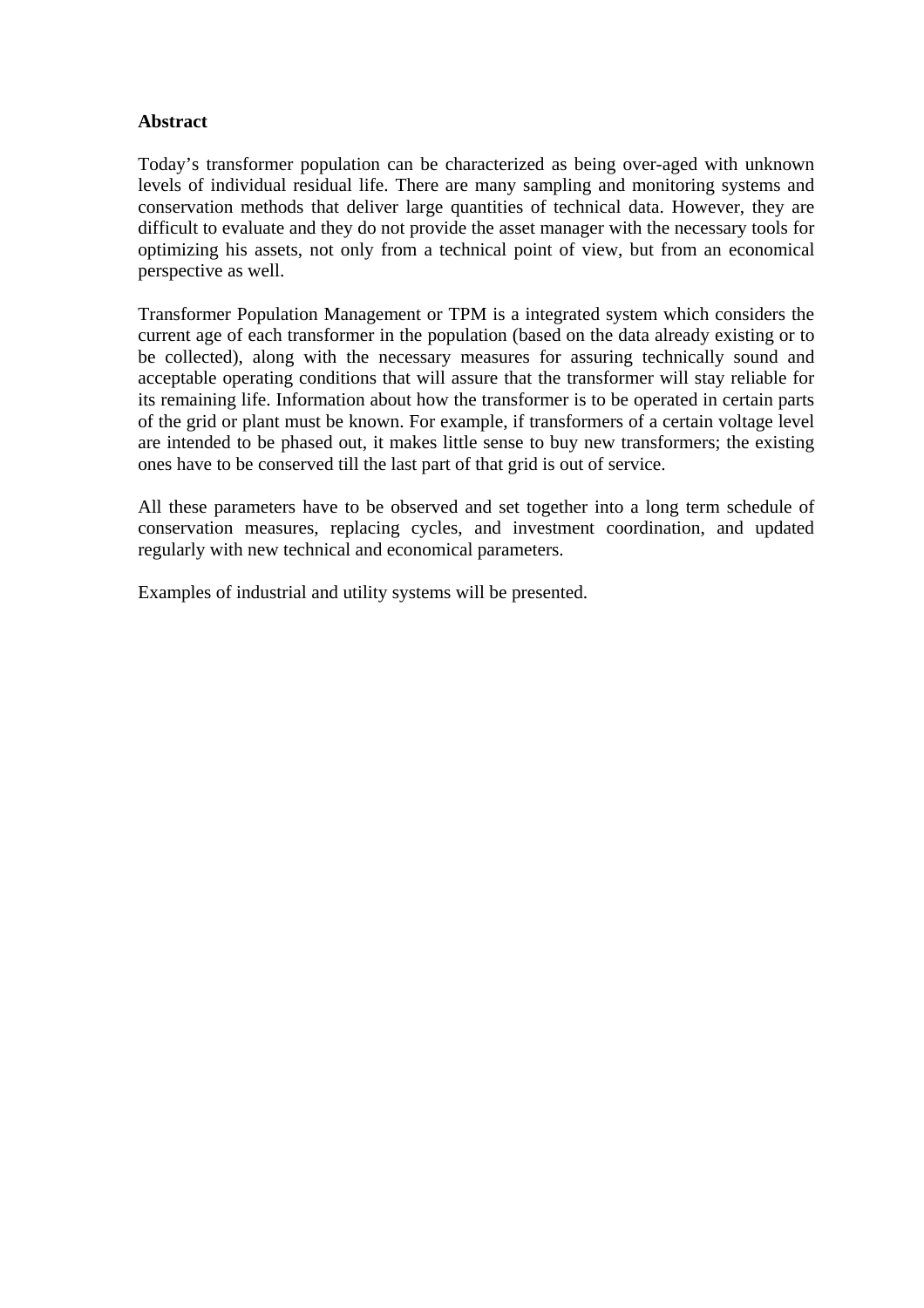# **General**

TPM, Transformer Population Management is at the present stage not a sophisticated computer program providing comprehensive figures and diagrams showing the situation of your transformers at the push of a button, giving advice and making decisions. We are not sure if we will ever get to that stage. The issue of survival with overaged transformer populations remains too complex for an automatic program. Also, very belatedly the users and utilities came to understand that there would be a problem coming up, which was neglected in the stormy times of mergers, deregulation, liberalisation, etc. An economist has calculated that if the actual cycle of replacement of transformers were to remain the same as today, transformers would have to reach a life time of more than 100 years. We technicians know that that is impossible, even if a standard sentence often to be heard is, "we had no transformer problems for the past 30 years, and therefore we think that transformers are not an asset to care for".

This is the same silly thinking as to presume that after driving a car 100 000 km without any maintenance, it will keep going for another 100 000 km or more. The situation is worse than most people seem to be aware of. There are a couple of facts to reckon with:

- The majority of the transformers are over 30 years old, which means that design life time was long exceeded.
- The production capacity in the transformer factories has dropped dramatically.
- Most remaining factories are actually working at the top of their capacity.
- Expertise and know-how has been lost in the past few years on side of the producers and the customers.
- The new transformers are clearly designed for shorter life cycles.
- The actual energy flow in the deregulated market now burden transformers to their full capacity or sometimes even more.

The overall result of that fact is: Only a carefully implemented procedure can deal with limited financial resources, extended delivery times, and the political pressure for sound and secure energy supply. The asset manager, if taking his responsibility seriously, must have a clear picture of the condition of the transformers, the priorities for maintenance and replacement, always with a clear look to optimized cost and investment planning. This also means that he must avoid being driven by unforeseeable isolated incidents while loosing sigh of the complete situation.

At TPM we coordinate evaluation of the actual service life strength of the population members with the different conservation methods, which is useful for maintaining the target of lowering overall reinvestment costs without jeopardizing the sound and secure energy supply. In the following we will show the worksheet for that procedure.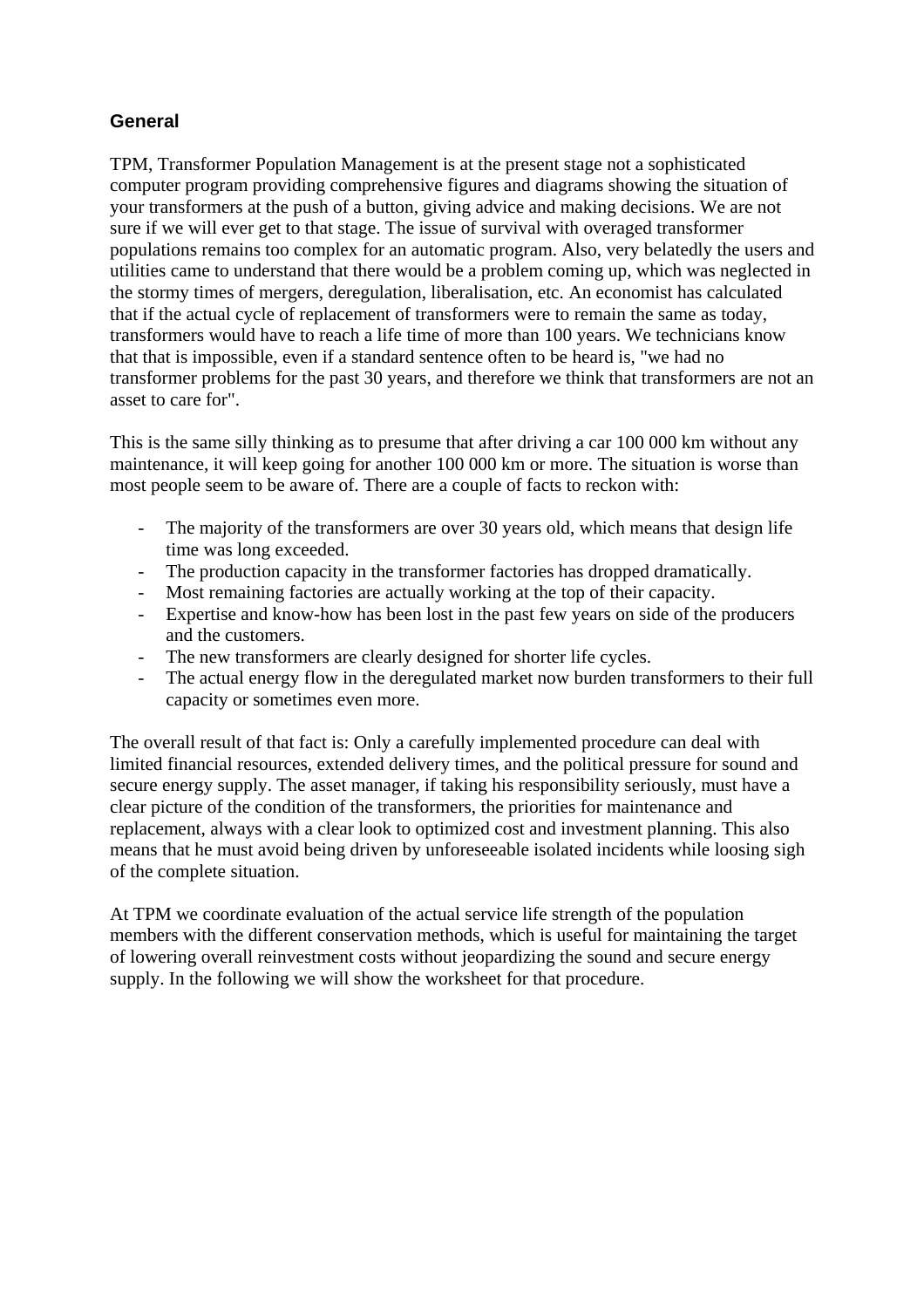

Figure1 Flow diagram for TPM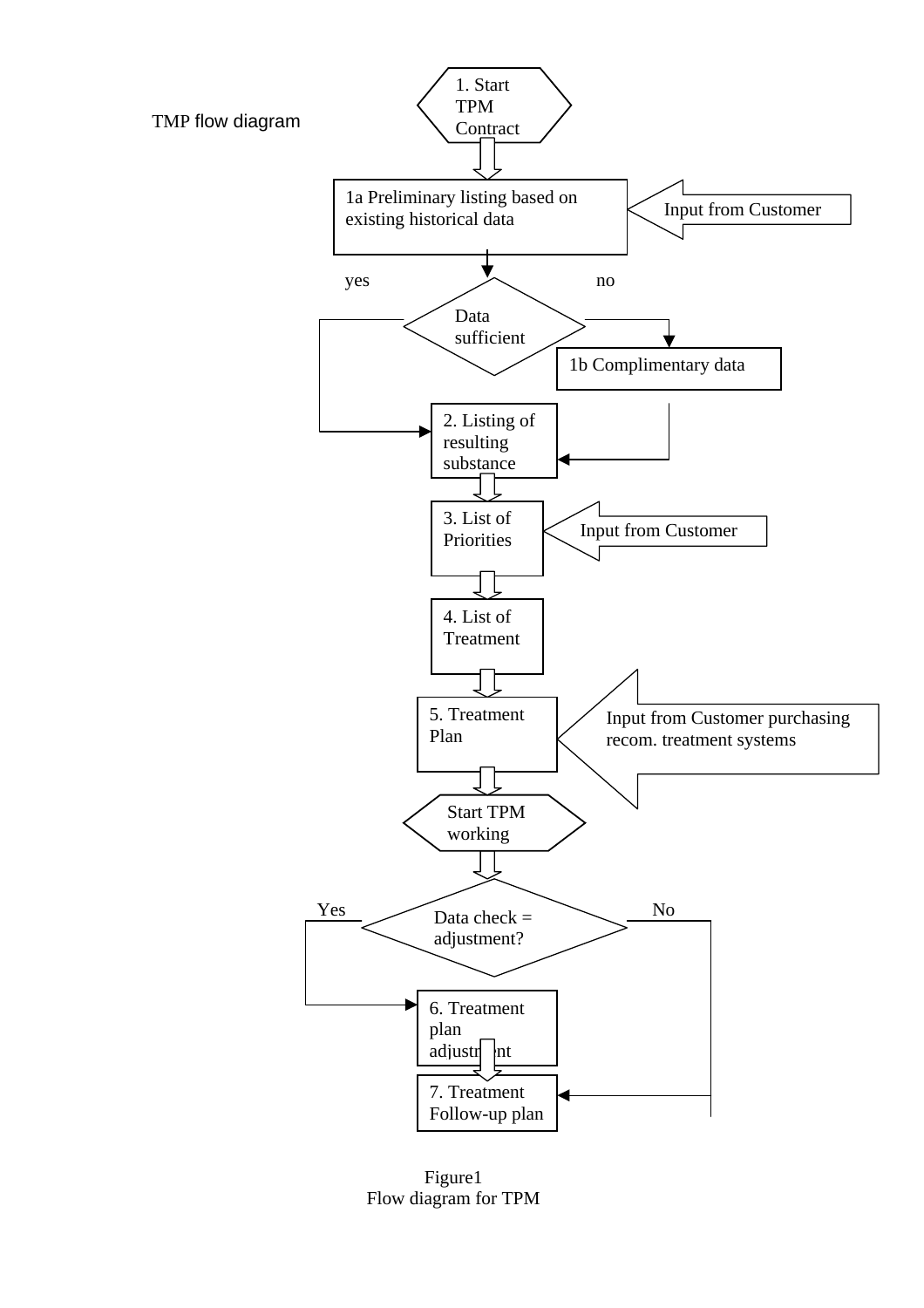## 1. Start TPM Contract

Since the TPM procedure is a long term co-operation between the customer and the consulting entity, a suitable contract should be achieved, in order to have the necessary continuity to meet the target.

#### 1a Preliminary listing based on existing historical data

There normally exists a more or less comprehensive data base of oil test protocols and DGA results, which can be used to make a first survey and evaluation of the population, based on the ageing indicators. Since up to now there are no values available giving a direct and reliable indication of the ageing condition of a transformer, all indicators must be viewed together, and finally concluded into practical results.

The indicators are:

- water content.
- acidity and oil condition.
- oxygen consumption (i.e. CO and CO2).
- furan content.
- particles.
- BDV

By evaluating these data, a first rough condition assessment is possible. Generally it must be said that a more differentiated classification going beyond the following 4 categories make not much sense and seem rather unfeasible, since the above mentioned indicators are just that, indicators and nothing else, and cannot be used as precise data. These categories are:

- 1. New
- 2. Reduced
- 3. highly reduced, but conservable
- 4. no conservable remaining life strength left.

Similar categories can be found in other publications also. For the customer is important to know whether or not some conservable life remains. In the latter case, only the controlled use until replacement is advisable. If the transformer can and should be conserved, it must be kept in mind that the curve of loss of life strength is exponential, or, in other words, even a 60% evaluation can provide a very short time window for necessary measures, if the transformer needs be kept in service for a longer term.

The following picture illustrates this ageing behaviour. The important point here is obvious, that if the red zone "B" is reached, the percentage of residual life strength is much less, in view of the fact that it will be lost dynamically! If the user has the intention of keeping these transformers in reliable service for more than about 5 years, the necessary measures must be implemented now! Partial or complete loss of life strength cannot be recovered, due to the factor of depolimerization. There is no method or treatment which allows repolimerization!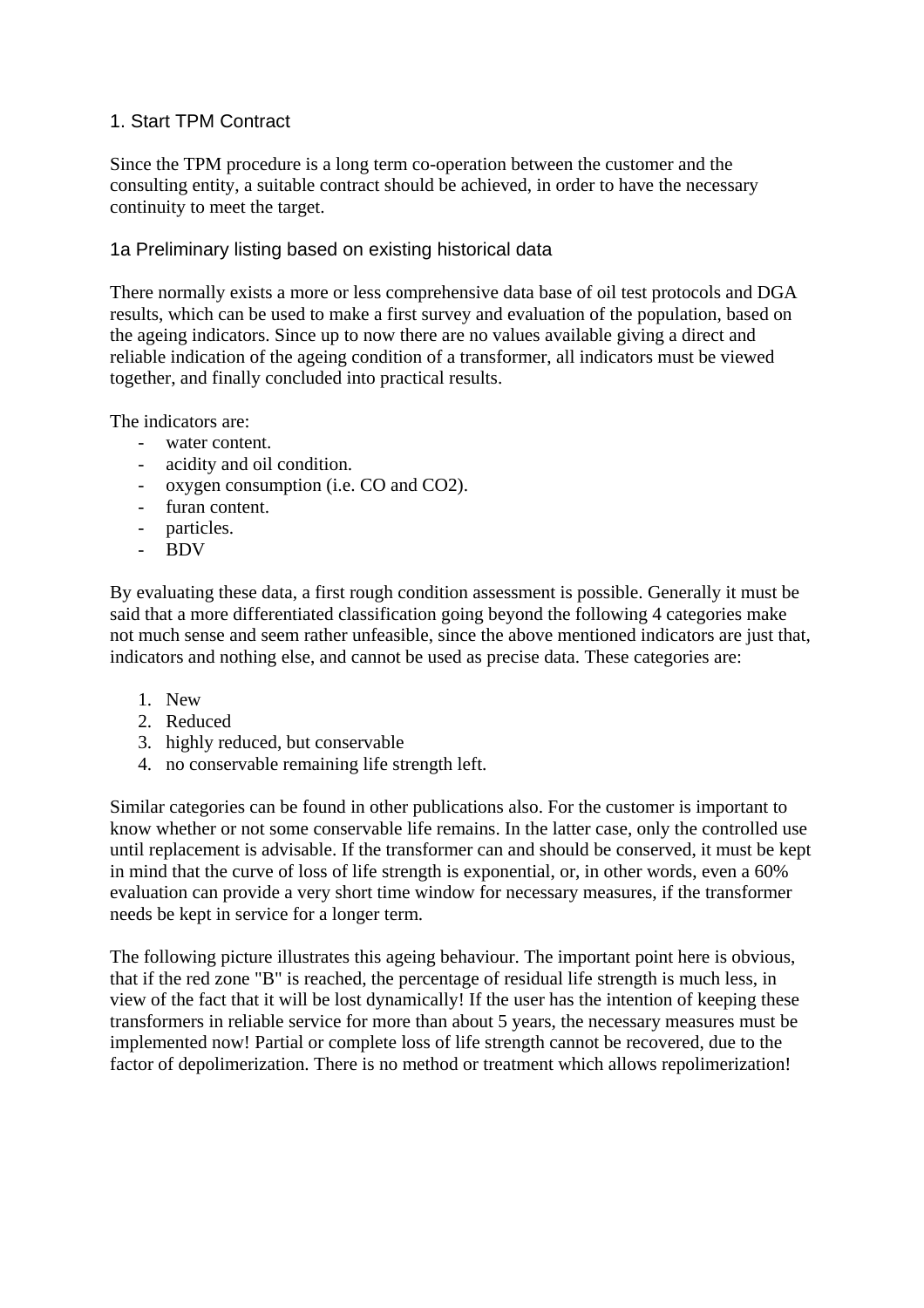

Figure 2 Ageing behaviour of power transformers

Based on the above evaluation the following first table can be made:

| <b>Transformer Result</b> |                     | <b>DP</b> | O <sub>2</sub> consume <sub>Cp</sub>   | Acidity | <b>DGA</b> | Particles Remarks |                           |
|---------------------------|---------------------|-----------|----------------------------------------|---------|------------|-------------------|---------------------------|
| MTR1*                     |                     |           |                                        |         |            |                   |                           |
| MTR2*                     |                     |           |                                        |         |            |                   |                           |
| MTR3Nord                  |                     |           |                                        |         |            |                   | Data incomplete           |
| MTR3Süd                   |                     |           |                                        |         |            |                   | Data incomplete           |
| EigB3                     |                     |           |                                        |         |            |                   |                           |
| MTR4**                    |                     |           |                                        |         |            |                   | Nearly no substance       |
| EigB4                     |                     |           |                                        |         |            |                   |                           |
| Anfahr4                   |                     |           |                                        |         |            |                   |                           |
| Erreg.4                   |                     |           |                                        |         |            |                   | <b>Fast deterioration</b> |
| <b>10 MVA1</b>            |                     |           |                                        |         |            |                   | <b>Fast deterioration</b> |
| <b>10 MVA2</b>            |                     |           |                                        |         |            |                   | <b>Fast deterioration</b> |
| 20MVA TR3                 |                     |           |                                        |         |            |                   |                           |
| Colour code Substance     |                     |           | Evaluation<br>of data                  |         |            |                   |                           |
|                           | High                |           | Good                                   |         |            |                   |                           |
|                           | Reduced             |           | first<br>problems                      |         |            |                   |                           |
|                           | strongly<br>reduced |           | Treatment<br>necessary                 |         |            |                   |                           |
|                           | Substance<br>left   |           | Treatment<br>urgent                    |         |            |                   |                           |
|                           | Low<br>substance    |           | Controlled<br>use until<br>replacement |         |            |                   |                           |

Figure 3 Table of ageing condition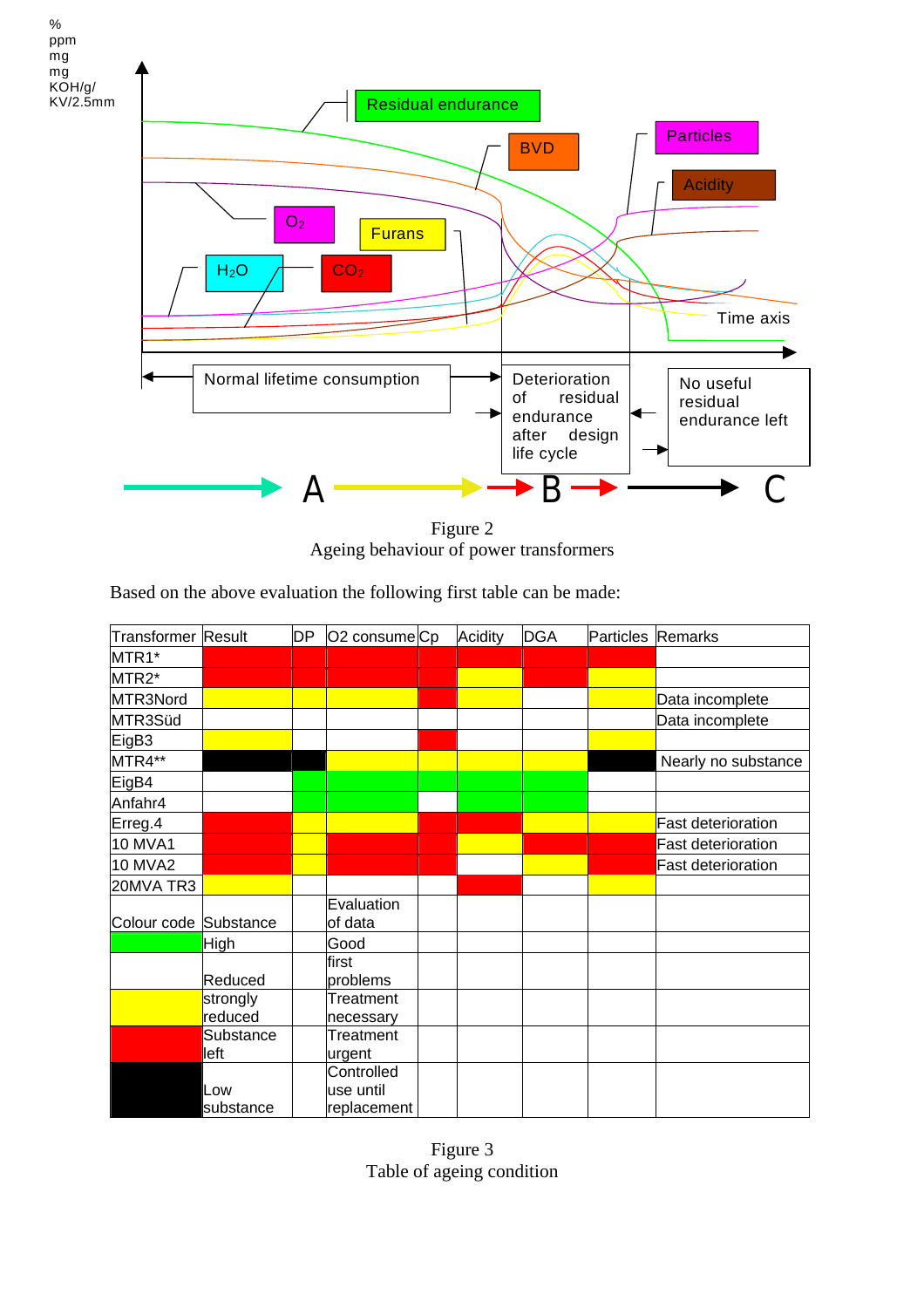## 1b Complementary data

As obvious from Figure 3, it is mostly the initial data which must be regarded as incomplete, and typically it is indispensable to get more reliable and complete data. In this paper, we won't go into too much detail on how to obtain these data, because that would take a separate presentation. Here, we will only give some brief indications on how to proceed:

| water content.               | Via On-line, FDS or PDC                                                              |
|------------------------------|--------------------------------------------------------------------------------------|
| - acidity and oil condition. | Oil test                                                                             |
|                              | - oxygen consumption (i.e. CO and CO2). On-line gas monitoring (resaturation curves) |
| - furan content.             | Oil test                                                                             |
| particles.                   | Oil test                                                                             |
| <b>BDV</b>                   | Oil test                                                                             |
|                              |                                                                                      |

It must be remembered that all data gained by traditional oil sampling are highly doubtful and must be evaluated very critically.

#### 3. List of Priority

Once acceptable and reliable data are available, the "non-technical" aspects must be determined. These aspects must be communicated by the customer and cover mainly the lifetime expectancy for the whole plant where the transformer is installed.

Alternatives are:

- **A**. the plant/substation should work indefinitely,
- **B**. there is a fixed date when the plant/substation will be shut down
- **C.** it is uncertain whether the plant/substation will be shut down in the near future, later on, or even not at all
- **D**. there is no truly definite time window for shutdown

**A.** For all transformers with indefinite lifetimes in use in plants/substations, a condition-based planning of coordinated replacement with investment optimization should be implemented. A typical example is a population of 100 transformers, all of them in a condition and at an age where replacement will be indispensable within the next 5 years at the latest. That means a replacement cycle of 20 transformers per year. Apart from the delivery situation of the industry, this means that a heavy short term investment.

If it were possible, due to conserving measures, to extend the useful lifetime of the last transformers to be replaced up to 15 years, the yearly replacement would come down to 5-7 units per year, without the need to respond immediately to unforeseen situations. Instead it would be possible to react flexibly to changes in delivery or financial situation without the pressure of having transformers in unacceptable condition.



Figure 4 Reduced need of replacement after 30-40 years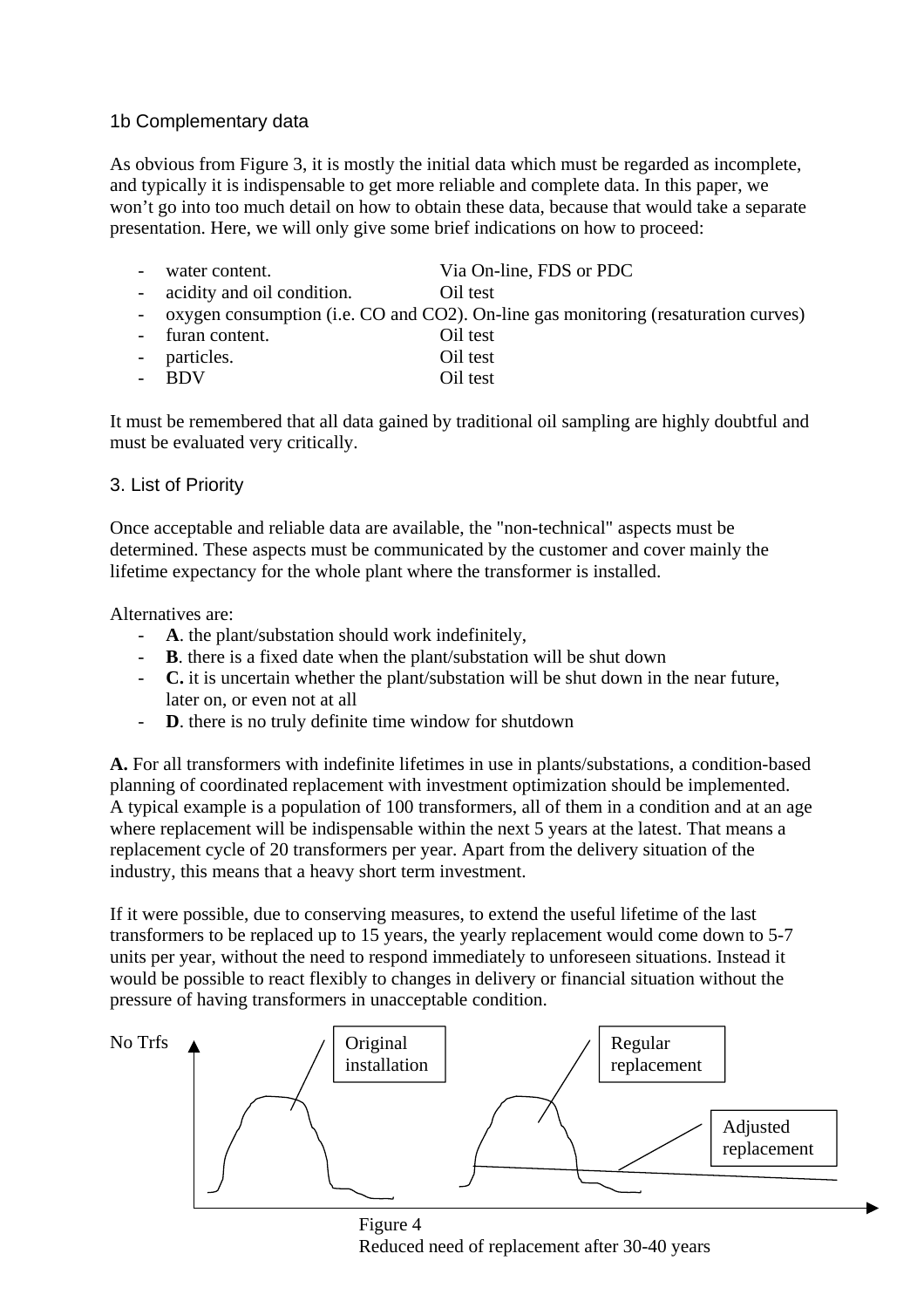**B**. If there is a fixed date for shut-down, the measures would be limited to maintenance for that time while the necessary reliability and security data and the applied measures could be implemented at a lower level.

| lTr.                    | Type               | $Cp$ [%]        | Treatment        | Assessment*     | <b>Comments</b>                |
|-------------------------|--------------------|-----------------|------------------|-----------------|--------------------------------|
| 1                       | Regl 33kV          | approx. 2.5-3   | F, G, W          | 6               | <b>Measure Cp</b>              |
| $\overline{\mathbf{c}}$ | RegI33 kV          | <2              | F,G              | 3               |                                |
| 3                       | GL 33kV            | approx. 2.5     | F, G, W          | 4               | Maintain condition             |
| 4                       | GL 33kV            | approx. 2.5     | F, G, W          | 4               | <b>Maintain condition</b>      |
| 5                       | GL 33kV            | approx. 2.5     | F, G, W          | 4               | <b>Maintain condition</b>      |
| 6                       | GL 33kV            | approx. 2.5     | F, G, W          | 7               | <b>Maintain condition</b>      |
| $\overline{7}$          | GL 33kV            | approx. 2.5     | F, G, W          | 3               | Maintain condition             |
| 8                       | <b>GL 33kV</b>     | approx. 2.5-3   | F, G, W          | $6\phantom{1}6$ | <b>Measure Cp</b>              |
| 9                       | <b>GL 33kV</b>     | approx. 2.5-3   | F, G, W          | 7               | <b>Continue treatment</b>      |
| 10                      | GL 33kV            | approx. 2       | F,G              | 4               | <b>Maintain condition</b>      |
| 11                      | GL 33kV            | approx. 2       | F,G              | 4               | <b>Maintain condition</b>      |
| 12                      | GL 33kV            | approx. 2.5     | F, G, W          | 4               | <b>Maintain condition</b>      |
| 13                      | GL 33kV            | approx. 2       | F,G              | 4               | Maintain condition             |
| 14                      | GL 33kV            | 03.05.04        | F, G, W          | 9               | 55°C max see App.              |
| 15                      | GL 33kV            | approx. 2.5-3   | F.G.W            | 7               | <b>Measure Cp</b>              |
| 16                      | GL 33kV            | approx. 2.5-3   | F.G.W            | 8               | <b>Measure Cp</b>              |
|                         |                    |                 |                  |                 |                                |
| 18                      | GL 33kV            | approx. 2       | F,G              | $\overline{7}$  | <b>Slow down deterioration</b> |
| Tr.                     | Type               | Cp [%]          | Treatment        | Assessment*     | Comments                       |
| 19                      | Regl 33kV          | approx. 2.5-3   | F.G.W            | 6               | Measure Cp                     |
| 20                      | RegI33 kV          | <2              | F.G              | 3               |                                |
| 21                      | GL 33kV            | approx. 2.5     | F, G, W          | 4               | <b>Maintain condition</b>      |
| $\overline{22}$         | $GL$ 33kV          | approx. 2.5     | F, G, W          | 4               | <b>Maintain condition</b>      |
| 23                      | $GL$ 33kV          | approx. 2.5     | F.G.W            | 4               | <b>Maintain condition</b>      |
| 24                      | GL 33kV            | approx. 2.5     | F.G.W            | 7               | <b>Maintain condition</b>      |
| 25                      | GL 33kV            | approx. 2.5     | F.G.W            | 3               | Maintain condition             |
| 26                      | GL 33kV            | approx. 2.5-3   | F, G, W          | 6               | <b>Measure Cp</b>              |
| $\overline{27}$         | GL 33kV            | approx. $2.5-3$ | F.G.W            | 7               | <b>Continue treatment</b>      |
| 28                      | GL 33kV            | approx. 2       |                  | 4               | Maintain condition             |
|                         |                    | approx. 2       | F,G              |                 | Maintain condition             |
| 29<br>30                | GL 33kV            | approx. 2.5     | F,G              | 4<br>4          | Maintain condition             |
|                         | $GL$ 33kV          | approx. 2       | F, G, W          |                 | <b>Maintain condition</b>      |
| 31                      | GL 33kV            | 03.05.04        | F, G             | 4               | 55°C max see App.              |
| 32                      | GL 33kV            | approx. 2.5-3   | F.G.W            | 9               | <b>Measure Cp</b>              |
| 33<br>34                | GL 33kV<br>GL 33kV | approx. 2.5-3   | F, G, W<br>F.G.W | 7<br>8          | <b>Measure Cp</b>              |

#### Figure5 Schedule of priority and treatments

Colour coding:

**Red:** These transformers should, in their current condition, be operated only while under treatment, in order to maintain operational safety and/or to safely control any further deterioration caused by the ongoing ageing process.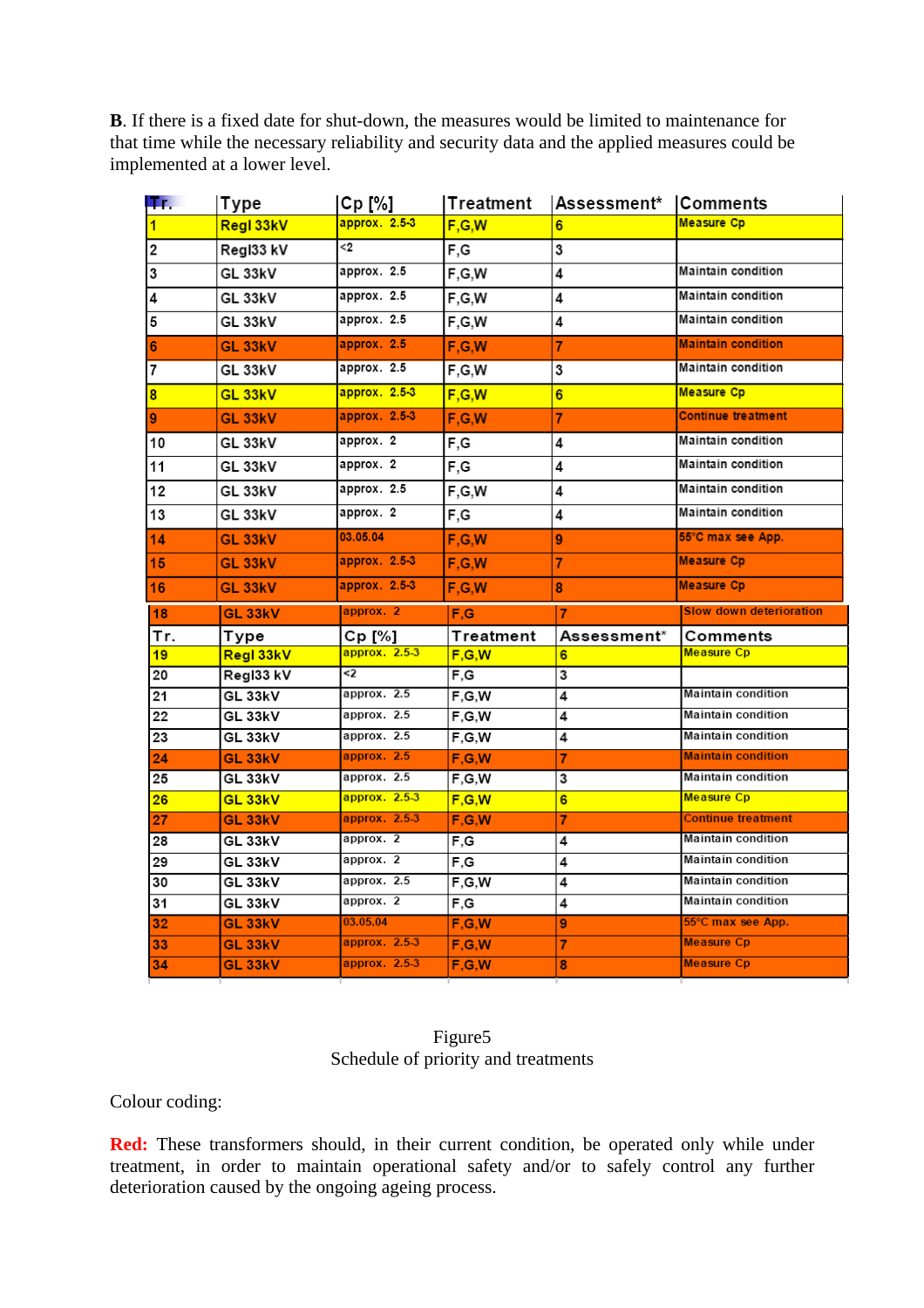**Yellow:** Regular operation if given treatment for a period of 3-6 months per year, while alternating with other transformers during these treatment intervals, which will be required to keep these transformers in their current condition.

White: Preventive treatment for a period of 3-6 months per year in order to keep these transformers in their current condition is highly advisable or has to be initiated once the values begin to deteriorate.

**Green:** These transformers require no immediate action, although interventions will become necessary as soon as the values start to deteriorate. If all transformers were marked green, a preventive circulation of the treated units at cycles of 3-4 months would be a sensible conservation measure.

**C**. This is typically the case in plants where, due to factors like energy prices, raw materials /sales prices or similar, the survival at a certain place is insecure and depends on the decision of management in a 2-4 year period. Under these conditions, consistent conservation is indispensable, because for as long as the assets are expected to continue working, they must be in serviceable condition. Otherwise the necessary investments will be a reason for reverting that the decision, or for shutting down the plant due to the fact that the equipment not in workable technical condition. This situation differs completely from that outlined under "A" and "B". In a case like that, all possible means of conserving the units must be implemented.

**D**. Basically it is the same situation as under "C", with very similar consequences. A typical case is the German 220 kV grid, which is intended to be deleted. This may be a time frame of 10 years or more, but it makes no sense to invest in new transformers or in costly repairs. In that case, all conserving measures will be highly cost effective!

Taking into account all of the above mentioned factors, the list of priorities can be finalized and taken to the next step, i.e. the list of treatments.

#### 4. List of Treatments

Before we talk about the various treatments available it must first be clarified which treatment is necessary and why. The main target of any treatment is to get rid of the ageing accelerators, i.e.:

- water
- acidity (polar products)
- particles
- oxygen

Treatment against water is always a long term process, oxygen treatment is at least a semipermanent process, and treatment against particles is the same. Treatment against acidity and polar products is a short term process which is normally done once in the entire lifetime of a transformer.

The following systems are available: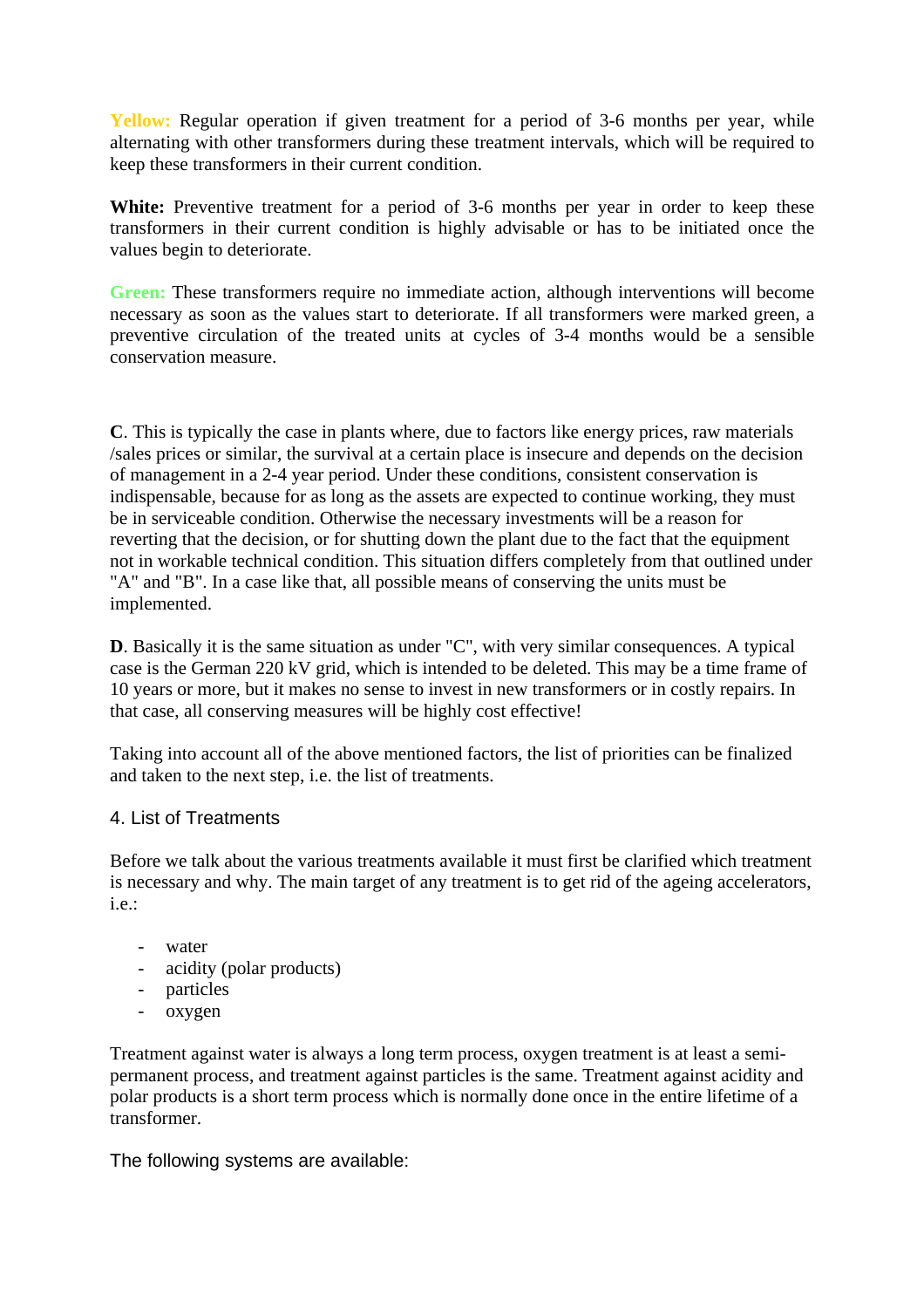#### 1. Short term off-line systems

For water treatment, short term systems like oil spray or/and low frequency are available, lately even on-site vapour phase plants. All these systems are not recommended for aged transformers for several reasons. Since such treatments will necessarily have an impact on the remaining polymerization factor, it is unacceptable to lose even more of the already reduced life strength. Additionally, these systems are very costly and require shutdown for a certain period of time. Oil treatment plants are in no way a solution, since it is impossible to reduce the water content at short term with such plants.

## 2. Passive driers based on cellulose or molecular sieves

Passive driers on cellulose base are normally not effective, with the exception of systems with special temperature and flow control. MS-systems work as dryers, but there may be some side effects compromising oil quality. For maintaining the BDV and water content data, they may in fact be a workable solution, provided no long term conservation is required.

## 3. Combined active degassing and drying

There are different systems on the market, mostly high vacuum plants based on traditional oil treatment plants. These systems are not acceptable for several reasons: Applying high vacuum on a long term basis will be destructive on the oil and is dangerous, due to non-settled oil going back to the transformer. Heat for emulsion separation is another deterioration factor for the oil.

An acceptable, even ideal solution for long term conservation are plants with moderate vacuum, without vacuum pumps, as they have no influence on oil quality while leaving 20- 30% of total gas content for secure DGA evaluation.

Since these systems automatically keep the oxygen and nitrogen content low, the necessary gas conditioning is included.

#### Acidity and polar products

Up until today, some people keep recommending oil changes for that purpose, even claiming that this would help against water also. The latter statement is simply wrong, and certainly only the second best solution for conservation of transformers with regard to acidity and ageing products.

The use of a modern regeneration plant with molecular sieves and final reinhibition of the regenerated oil is currently the best solution for that part of conservation. Sometimes are recommended ion exchangers for dealing with acidity. This can be only a partly solution, because the cleaning effect of the reiterated passes of the clean oil base will be missed.

#### Passive gas conditioning

It is possible to seal open conservator transformers against atmospheric ingress using classic diaphragm or bag systems, which would solve at least the oxygen problem. Newly available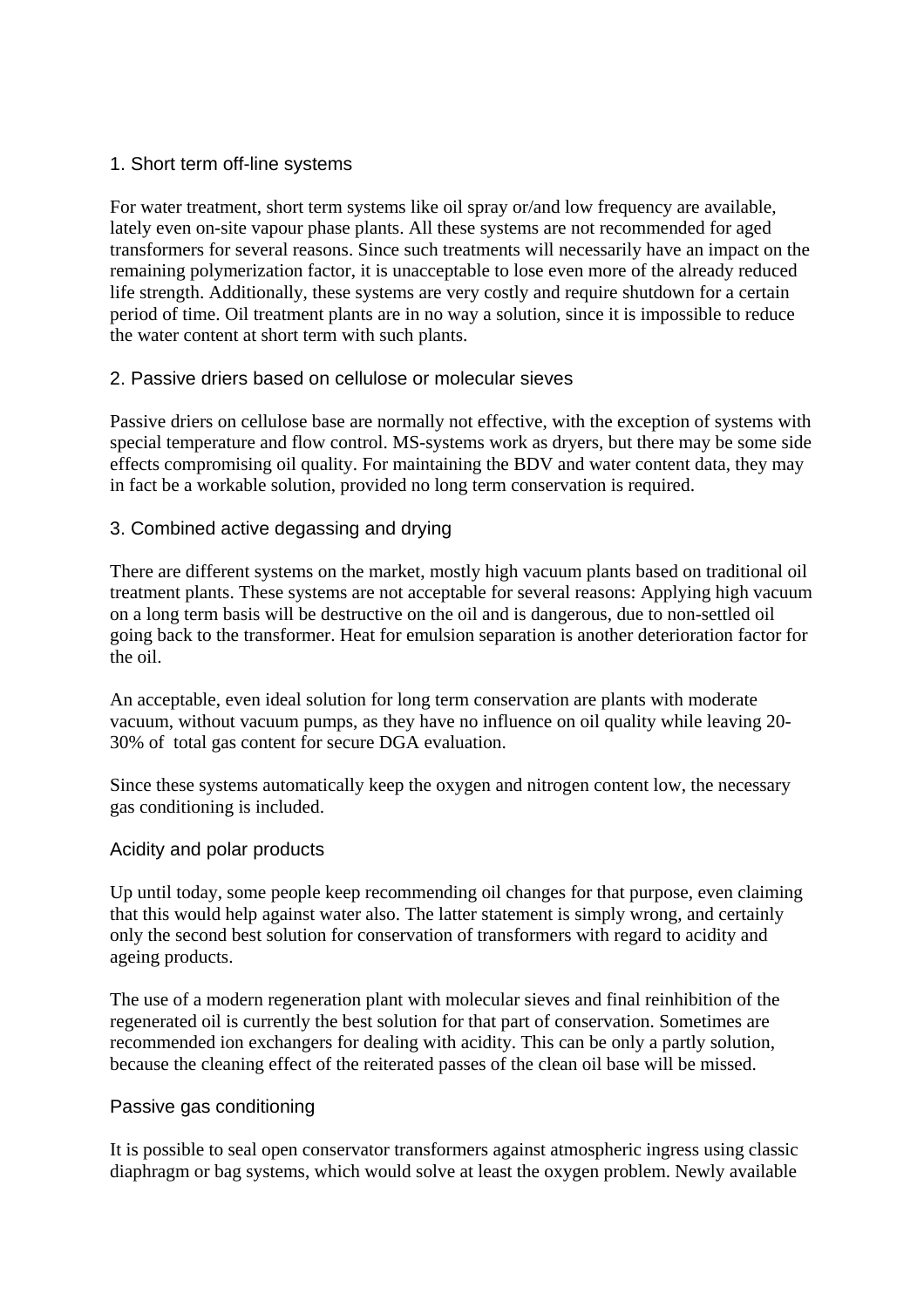are "virtual" systems which can be easily implemented without high costs or changes to transformer design. For aged transformers, this is the solution typically adopted.

# 5. Treatment plan

The above-listed technical possibilities must now be viewed in relationship to the nontechnical conditions in order to determine the scope of measures needed. I.e. the range of measures will go from a simple passive drier for short-term improvement of BDV and water content, all the way to keeping a transformer in service to the extent of regeneration, and keeping it under permanent gas conditioning, if the required task is to keep a weak, highly aged transformer in service for as long as possible.

Taking into account all of these factors, the necessary treatment systems and services must be purchased and applied according to a long term scheduled treatment plan, in order to maintain the transformer's entire condition as required by the customer. Apart of short term treatments like regeneration, the necessary long term treatment systems must be distributed over the population. For example, combined drying and gas conditioners will be needed at a ratio of 1/1 to ¼, this means one system for between 1 and 4 transformers max., depending of condition and size of the transformers.



Figure6 Treatment plan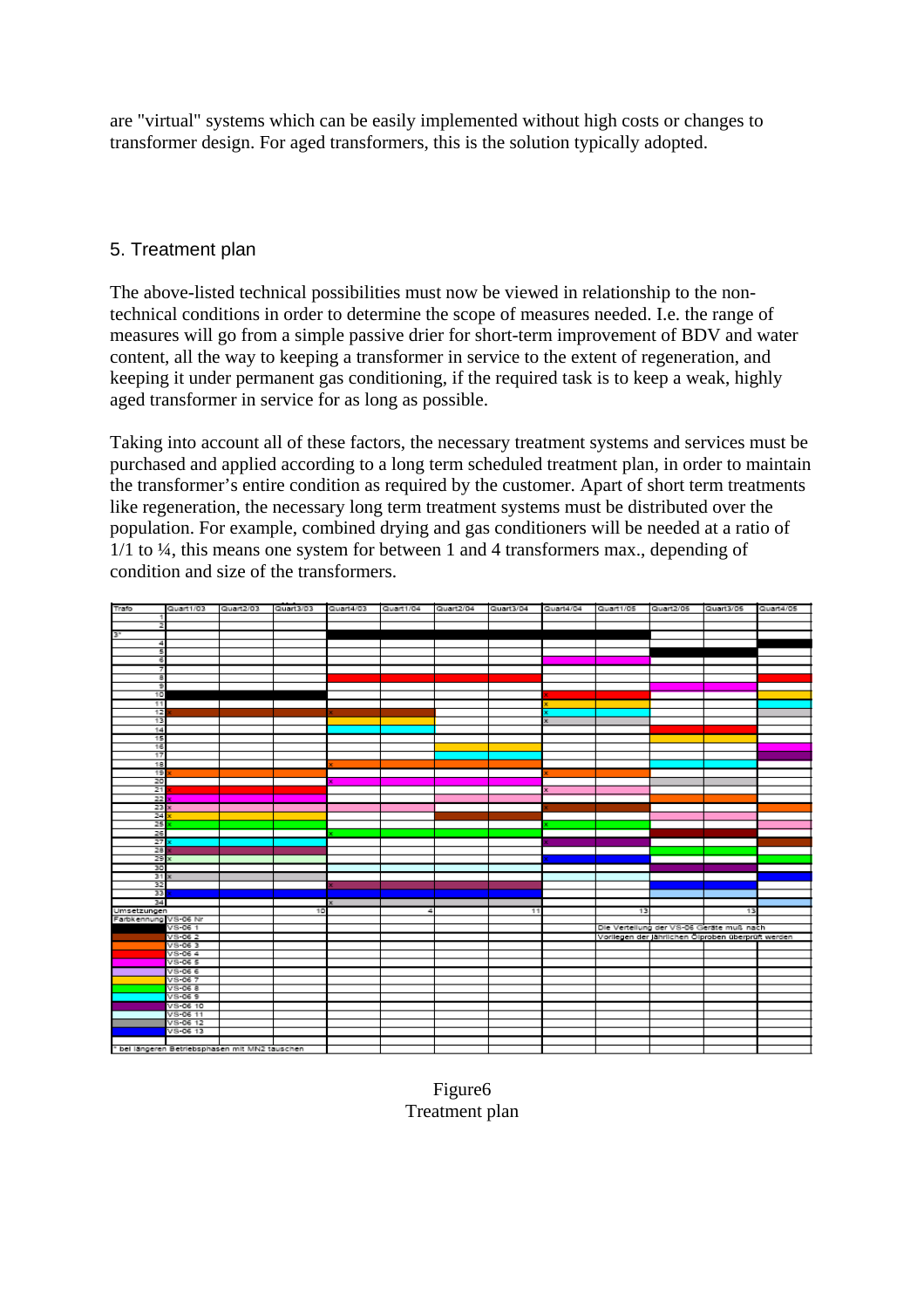#### 6. Treatment plan adjustment

Once the plan is fixed, regular control and adjustment of the systems purchased and installed is required. We recommend a six-month cycle for taking oil test and DGA samples to control data development. Complementary on-line monitoring systems are recommended, especially in critical cases, where e.g. transformers must be kept in service until replacement even with low life strength, or were conditions must be observed to note any deterioration of problematic conditions.

## 7. Examples

#### 7.1 Aluminium smelter

| - Start of procedure:  | 1999                                                                                 |
|------------------------|--------------------------------------------------------------------------------------|
| - No. of transformers: | 34                                                                                   |
| - Size of transformers | 20-150 MVA                                                                           |
| $-$ Age                | $6-35$ years                                                                         |
| - Overall condition:   | see Figure 7                                                                         |
| - Task                 | Recovery and maintenance of acceptable data,                                         |
|                        | followed by long term conservation, avoiding<br>replacement even of the oldest units |
|                        |                                                                                      |

#### **History**:

- 1999 starting with 10 combined gas conditioners and on-line dryer (ratio 1/3)
- 2001 all transformers have reached acceptable BDV and water content data
- 2002 start of long-term conservation management

- 2004/5 improvement of the conservation system at a ratio of ½ and upgrading of some younger transformers to closed design

- 2006 scheduling of regeneration for transformers with an acidity content above 0.1 and scheduling of an increased number of conservation systems. It is obvious from the oil tests and from a paper sample test that the depolimerization situation could have been kept at a highly stable level. The transformers not in acceptable situation in 1999 can be run at a highly satisfactory level of BDV and other key data. The evaluation of the data shows that apart from one or two transformers, the major part of the transformers can be kept in service for the next 5-6 years without restrictions.

#### **Financial aspect:**

In other words, a total re-investment of about 15 million Euros was postponed for more than 7 years for the time being, with an investment for conservation measures of less than 1 million Euros. Assuming an internal interest rate of 5%, 750 000 € year, the complete procedure was "in the pink" after less than 1.5 years, and this is for the capital costs saved only! Even if only the mid-term vision of plant life can be realized at that point, it will be possible to maintain an acceptable reinvestment cycle of one or two units per year.

**Remark**: In this case it is difficult to evaluate the long-term vision of that plant's life. On the one hand, location together with the biggest roller plant in Europe and the excellent quality produced provide valid arguments for keeping the plant running. On the other hand, incalculable energy costs may force a shut down for that reason. The issue will keep coming up for decision at a 2-year cycle.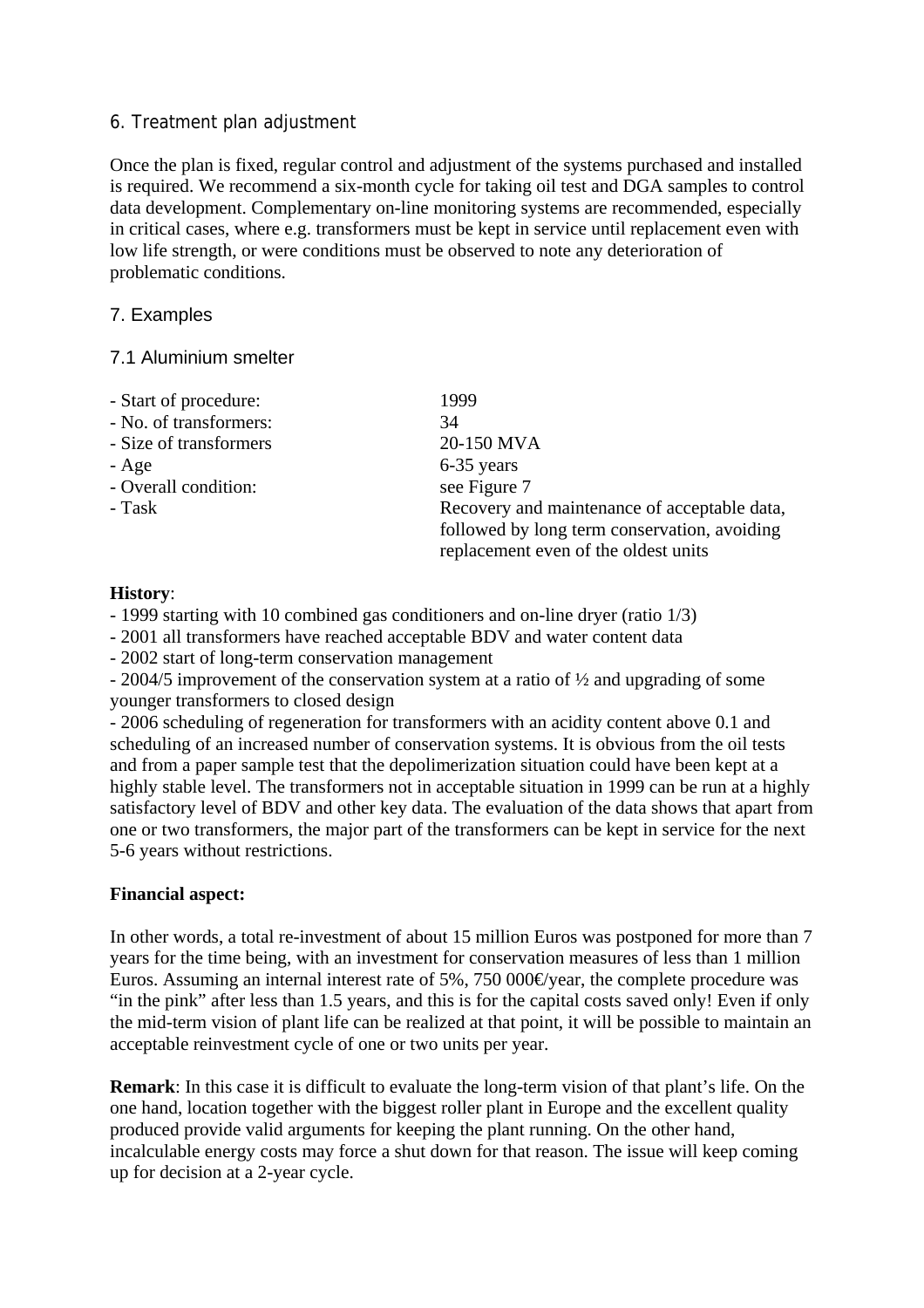**The conclusion** is that investments must be kept to the lowest level possible, while the assets must be kept in a serviceable condition without technical or legal restrictions in order to avoid the risk of shutdown for technical reasons, even if management decides to keep on going. Consistent conservational management is the most cost effective way to solve that task.



Oil test results Jahr 99/00 (E.S. / Water)

Figure  $\overline{7}$ Condition of the BDV population and water in 1999



Figure 8 Condition of the BDV population for 2003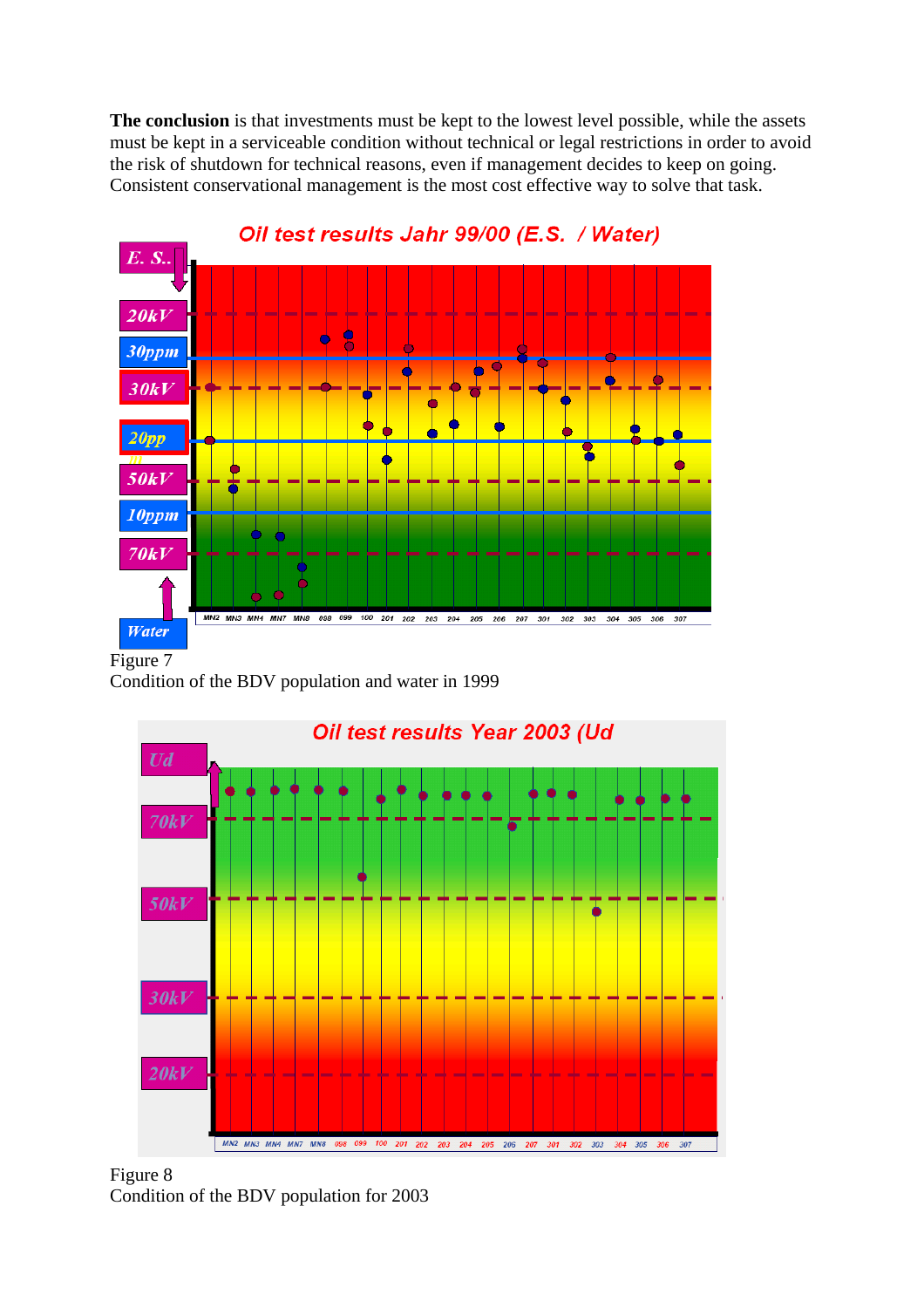## 7.2. Industrial power plant

The initial condition is shown in Figure 3. The result is that one transformer has to be replaced as no life strength is left. For the two first transformers, which have low life strength, reliable service had to be ensured up to 2009, after which the units would have had to be shut down due to the boiler license running out. The first schedule was based on a shutdown of this unit in 2005.

The solution was for conservation of the units, with in the sequence as shown in Figure No. 8

|                    | Conservation plan                                                                                  |          |           |           |              |           |
|--------------------|----------------------------------------------------------------------------------------------------|----------|-----------|-----------|--------------|-----------|
|                    |                                                                                                    |          |           |           |              |           |
| Trafo              | Sonst. Behan Quart4/04                                                                             |          | Quart1/05 | Quart2/05 | Quart3/05    | Quart4/05 |
| MTR <sub>1</sub> * |                                                                                                    |          |           |           |              |           |
| MTR <sub>2</sub> * |                                                                                                    |          |           |           |              |           |
| MTR3Nord           | Regeneration                                                                                       |          |           |           | $\mathbf{x}$ |           |
| MTR3Süd            |                                                                                                    |          |           |           |              |           |
| EigB3              |                                                                                                    |          |           |           |              |           |
| MTR4**             |                                                                                                    |          |           |           |              |           |
| EigB4              |                                                                                                    |          |           |           |              |           |
| Anfahr4            |                                                                                                    |          |           |           |              |           |
| Erreg.4            |                                                                                                    |          |           |           |              |           |
| 10 MVA1            |                                                                                                    | $\times$ |           |           |              |           |
| 10 MVA2            |                                                                                                    |          |           |           |              |           |
| 20MVA TR3          | Regeneration x                                                                                     |          |           |           | ×            |           |
|                    |                                                                                                    |          |           |           |              |           |
|                    |                                                                                                    |          |           |           | ×            |           |
|                    |                                                                                                    |          |           |           |              |           |
| Umsetzungen        |                                                                                                    |          |           | 2         |              | 1.        |
| Farbkennung        |                                                                                                    | Con Nr   |           |           |              |           |
|                    |                                                                                                    | unit1 1  |           |           |              |           |
|                    |                                                                                                    | unit2    |           |           |              |           |
|                    |                                                                                                    | unit 3   |           |           |              |           |
|                    |                                                                                                    | unit 4   |           |           |              |           |
|                    |                                                                                                    |          |           |           |              |           |
|                    | Außer Betriebnahme 5/05                                                                            |          |           |           |              |           |
|                    | Ersatz geplant Nach Ersatz dieses Trafos ist die freiwerdende VS-06 je nach lage der DGA Result*** |          |           |           |              |           |
|                    |                                                                                                    |          |           |           |              |           |
|                    |                                                                                                    |          |           |           |              |           |
|                    |                                                                                                    |          |           |           |              |           |

| Quart1/06 | Quart2/06 | Quart3/06      | Quart4/06 | Quart1/07      | Quart2/07 | Quart3/07 |
|-----------|-----------|----------------|-----------|----------------|-----------|-----------|
|           |           |                |           |                |           |           |
|           |           | X              |           |                |           |           |
|           |           |                |           |                |           |           |
|           |           |                |           |                |           |           |
|           |           |                |           |                |           |           |
|           |           | X              |           |                |           |           |
|           |           | X              |           |                |           |           |
|           |           |                |           |                |           |           |
|           |           | $\overline{2}$ |           | $\overline{2}$ |           | 13        |
|           |           |                |           |                |           |           |

Figure Nr.9 First conservation plan

The schedule now requires adoption since the transformers MTR1 and MTR2 will be kept in service till 2009.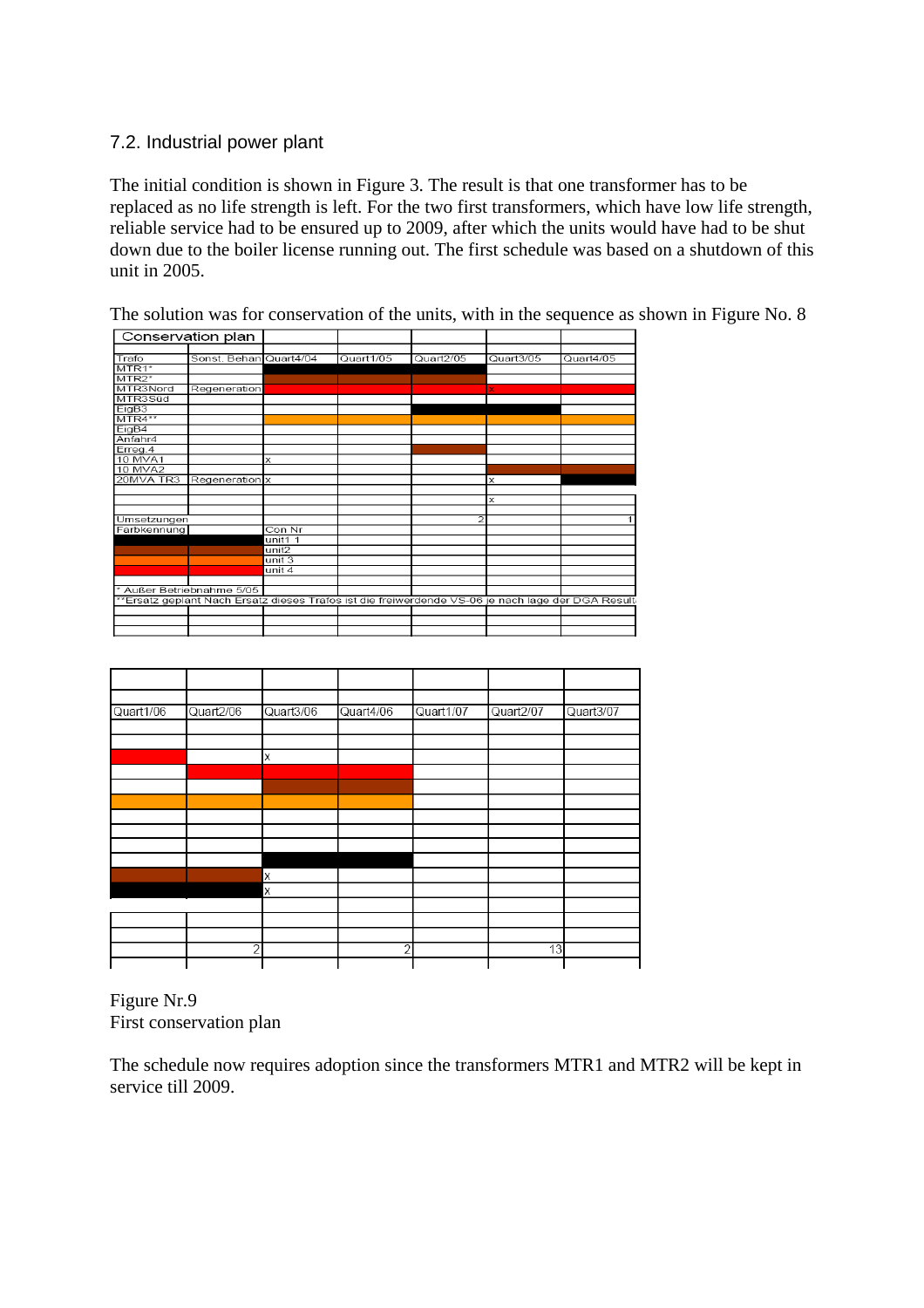# 7.3 Combined heating and generating plant

The overall plant is 30 years old and a shutdown was planned. In the meantime it was decided to keep the two blocks in service for at least ten more years.

| Transformer         | Result           | DP | O <sub>2</sub> consumption | Cp * NZ | <b>DGA</b> | Particles |
|---------------------|------------------|----|----------------------------|---------|------------|-----------|
| T01                 |                  |    |                            |         |            |           |
| 02                  |                  |    |                            |         |            |           |
| $\overline{01}$     |                  |    |                            |         |            |           |
| 201                 |                  |    |                            |         |            |           |
| 101                 |                  |    |                            |         |            |           |
| E-filter            |                  |    |                            |         |            |           |
| 01                  |                  |    |                            |         |            |           |
| Colour coding LTSTR |                  |    | Individual data evaluation |         |            |           |
|                     | High             |    | good                       |         |            |           |
|                     | Reduced          |    | fair                       |         |            |           |
|                     | Strongly reduced |    | measures necessary         |         |            |           |
|                     | Already existing |    | urgent measures needed     |         |            |           |
|                     | To low           |    | controlled shutdown        |         |            |           |
|                     | No data          |    |                            |         |            |           |

Figure 10 Table of transformer condition

| Treatment plan |                                                                                                  |          |           |           |           |           |
|----------------|--------------------------------------------------------------------------------------------------|----------|-----------|-----------|-----------|-----------|
|                |                                                                                                  |          |           |           |           |           |
| Trafo          | Sonst. Behan Quart2/06                                                                           |          | Quart3/06 | Quart4/06 | Quart1/07 | Quart2/07 |
| 1.701          | Regeneration                                                                                     |          |           |           |           |           |
| 0T02           | Regeneration                                                                                     |          |           |           |           |           |
| 2T01           | Regeneration                                                                                     |          |           |           |           |           |
| 2T01           |                                                                                                  |          |           |           |           |           |
| 1BT01          |                                                                                                  |          |           |           |           |           |
| E-Filter       |                                                                                                  |          |           |           |           |           |
| 0BT01          | Regeneration                                                                                     |          |           |           |           |           |
|                |                                                                                                  |          |           |           |           |           |
|                |                                                                                                  |          |           |           |           |           |
|                | Anmerkung: der vorläufige E                                                                      |          |           |           |           |           |
|                | unter Berücksichtigung der vom Kunden erhobenen Daten Ölprüfungen etc. sollte halbjährlich im Ra |          |           |           |           |           |
| der TPM        | Betreuung                                                                                        | erfolgen |           |           |           |           |
|                |                                                                                                  |          |           |           |           |           |
|                |                                                                                                  |          |           |           | х         |           |
|                |                                                                                                  |          |           |           |           |           |
| Umsetzungen    |                                                                                                  |          |           | 2         |           |           |
| Farbkennung    |                                                                                                  | System   |           |           |           |           |
|                |                                                                                                  | System 1 |           |           |           |           |
|                |                                                                                                  | system 2 |           |           |           |           |

Figure 11 Treatment plan